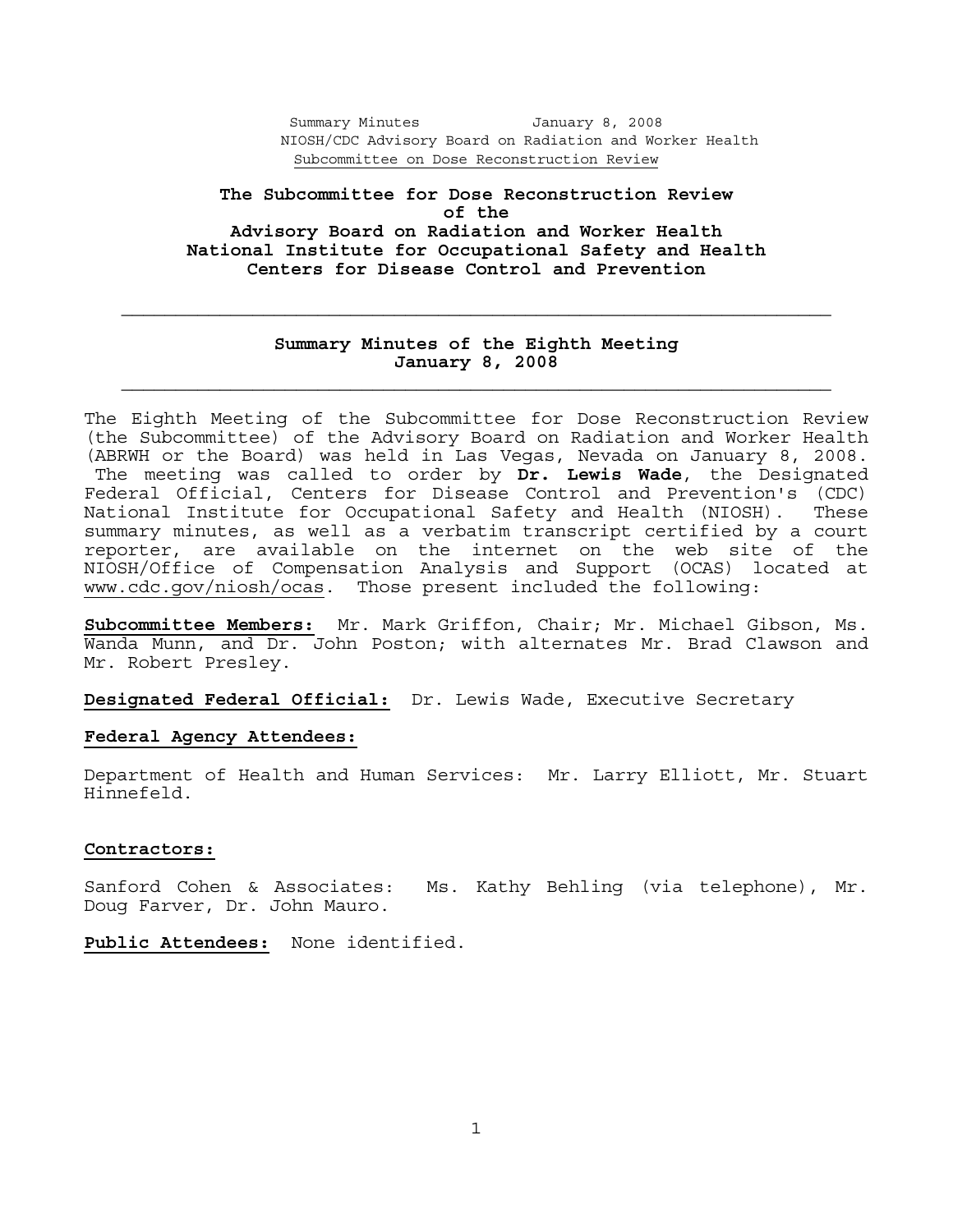#### **SUMMARY MINUTES**

**Dr. Wade introduced himself as the Designated Federal Official serving the Eighth Meeting of the Subcommittee on Dose Reconstruction Review**, identifying the Chairman, members and alternate members and noting all were present at the table. He announced **Mr. Stuart Hinnefeld** would be representing NIOSH, with **Ms. Kathy Behling**, attending via telephone, and **Dr. John Mauro** present on behalf of SC&A.

**Dr. Wade** invited other participants on the telephone to identify themselves if they wished, with no responses.

**Mr. Mark Griffon**, Subcommittee Chair, opened the meeting by explaining that today's meeting will be primarily updates of ongoing work. He noted that in between Board meetings the Subcommittee does have meetings in which they get into more technical findings and resolutions, but this will be a status report.

**Mr. Griffon** commented that **Mr. Hinnefeld** had just provided the Subcommittee with matrices in order to select the next round of cases for SC&A review, and they will be going over those.

Outlining the agenda, **Mr. Griffon** noted the first portion of the meeting will be to discuss the fourth, fifth and sixth review matrices which are in various stages of the comment resolution process. Those sets are comprised of 20 cases. The review process was explained for those in the audience not familiar with it, noting the seventh and eighth sets of cases have not come back to the Subcommittee at this point. He added that at the end of the meeting they will focus on the selection of cases for a ninth set for SC&A review.

**Mr. Griffon** discussed that he had spoken preliminarily to SC&A about rolling the matrices into a database similar to one being incorporated by the procedures review workgroup.

### **\* \* \* \* \***

### **FOURTH SET OF CASE REVIEWS**

In updating the fourth set of cases **Mr. Griffon** noted that they are close to resolving all findings. He commented he would address a few specific issues to be sure everybody was together on the status. He discussed findings including those related to a failure to properly account for radiological incidents, a question about some IREP entries, triangular distribution related to whole body counting, environmental internal exposure values, all of which it was agreed had been resolved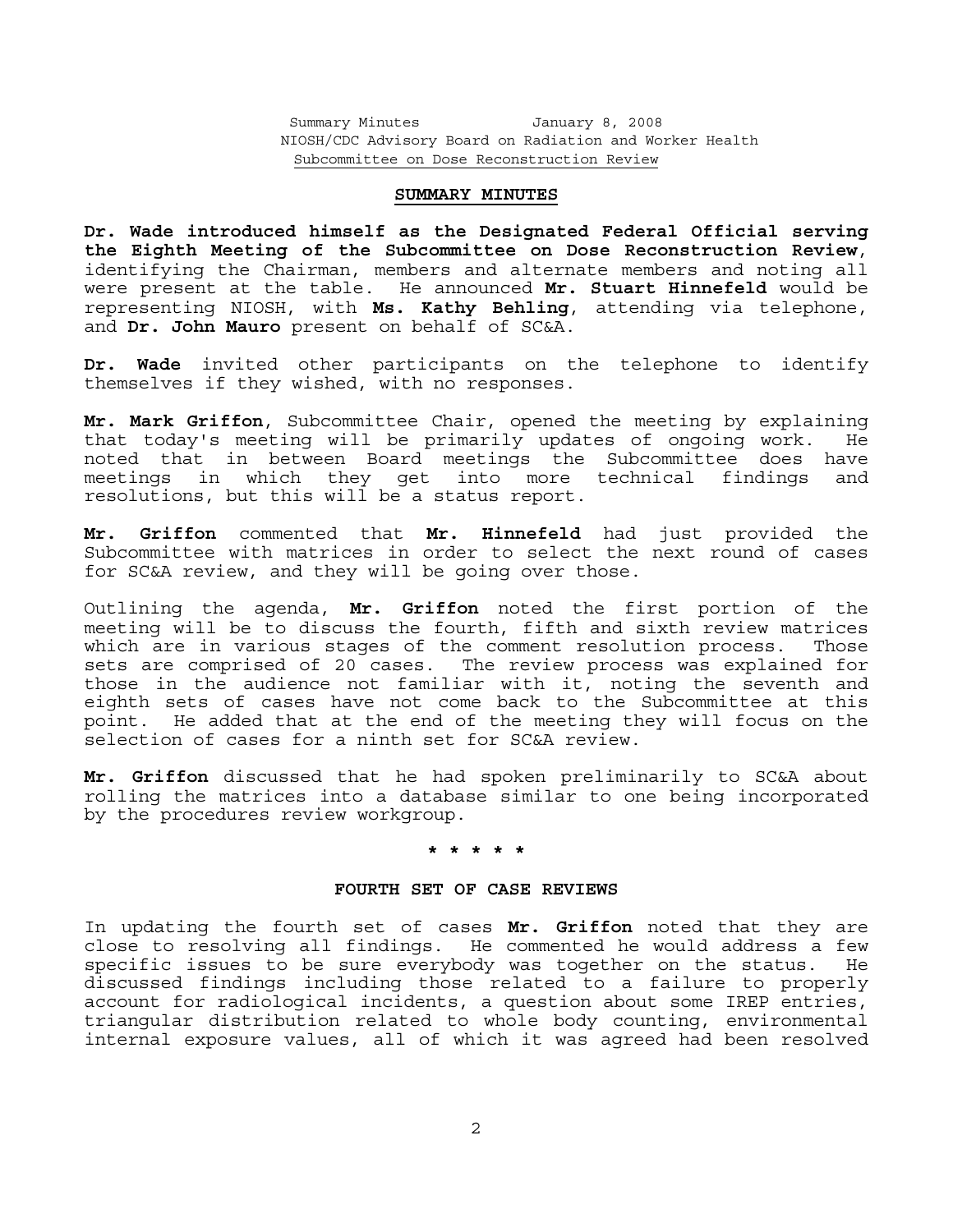to the satisfaction of both NIOSH and SC&A.

It was agreed a question of whether a person should have had neutron monitoring based on areas worked would continue to be addressed and resolved in the Y-12 site profile review. Other issues and their resolutions were discussed.

# **\* \* \* \* \***

#### **FIFTH SET OF CASE REVIEWS**

This group of cases was discussed in much the same way, with issues enumerated and resolutions, or approaches to resolutions, agreed upon. This included an extensive discussion on reviews of AWE sites.

### **\* \* \* \* \***

### **SIXTH SET OF CASE REVIEWS**

**Mr. Griffon** commented that he was not going to go through the sixth set in detail. There had been one meeting to review the initial NIOSH responses and those had been discussed at that time. He explained they had agreed a lot of the findings had been seen on other case reviews, so a number of them were resolved fairly quickly. Those will be brought to the next technical Subcommittee meeting.

### **\* \* \* \* \***

### **BUILDING A DOSE RECONSTRUCTION DATABASE**

The building of a dose reconstruction database populated by the six sets of reviewed cases was discussed. **Mr. Griffon** remarked he would like to wait for the Procedures Review Workgroup to work out the kinks in order to make it a more expeditious process for the Subcommittee to use the workgroup's format, but with a separate database. The building of the database was discussed at length, with various suggestions offered, including the ability to link from one database to another.

#### **\* \* \* \* \***

### **BLIND REVIEWS**

**Mr. Griffon** reminded the group that they had agreed to select two cases for blind review, and possibly that would come under the last fiscal year's work for SC&A. The cases were selected, but **Mr. Griffon** reported he has just recently been notified that one of those cases is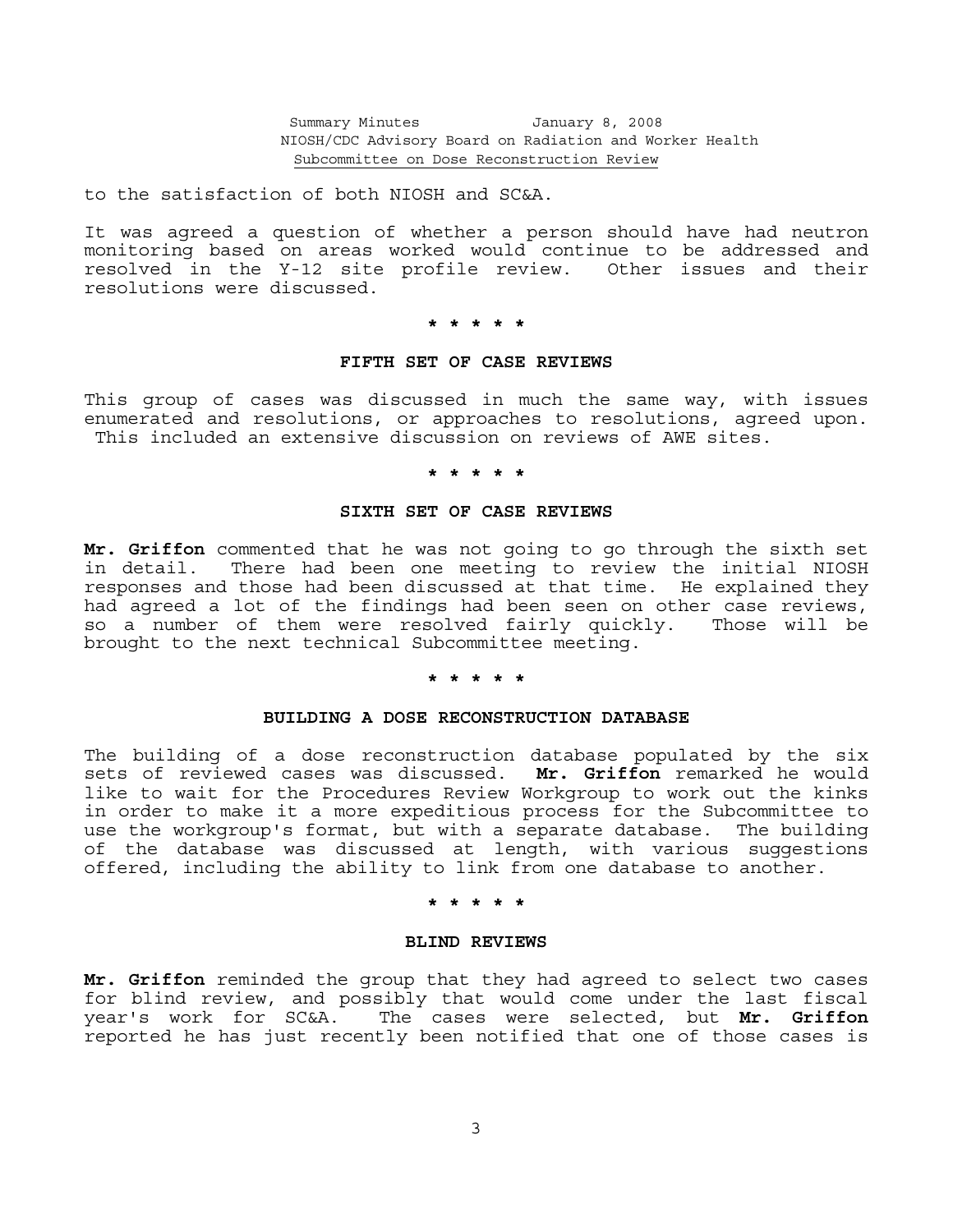under appeal. The replacement case has been selected and SC&A should shortly have both cases to begin work on those blind reviews.

### **\* \* \* \* \***

#### **DOSE RECONSTRUCTION GUIDELINES**

**Mr. Griffon** raised the issue of dose reconstruction guidelines used by the dose reconstruction staff. He explained this has been hard to define, but his suggestion was that the case file should include those guidelines, even retroactively, if possible. **Mr. Hinnefeld** had looked into the matter and reported it would be very much of a problem to accomplish retroactive inclusion, and **Mr. Griffon** had agreed to drop that portion of the suggestion.

Going forward with guidelines being placed in currently active files, **Mr. Hinnefeld** did not have the information on when that could be implemented. He indicated he had had some initial discussions with the contractor. **Mr. Hinnefeld** explained the guidelines are often given out in staff meetings and are a clarification of something already available in a technical document, so it will take more discussion with the contractor to determine the extent of what can be done. In looking at the cases for today's work, there is no way of knowing whether any of those would have the guidance documents in their files.

 **\* \* \***

**Mr. Griffon** added that once the fourth and fifth matrices are completed, he would send around a straw man draft roll-up summary report of the first 100 cases reviewed.

 **\* \* \*** 

**Mr. Larry Elliott** joined the discussion to clarify exactly what was being expected, explaining that in some cases there may be some formal guidance but in others there may not. This will necessitate some discussion with the contractor, with some thought being given to exactly what can be provided. Many times it may be notes taken by an individual who attended the contractor's meeting, a slide show presented, or even something from training sessions.

 **\* \* \* \* \***

# **SELECTION OF CASES FOR FUTURE REVIEW**

A 9-page list of randomly-selected completed cases, and a 19-page list